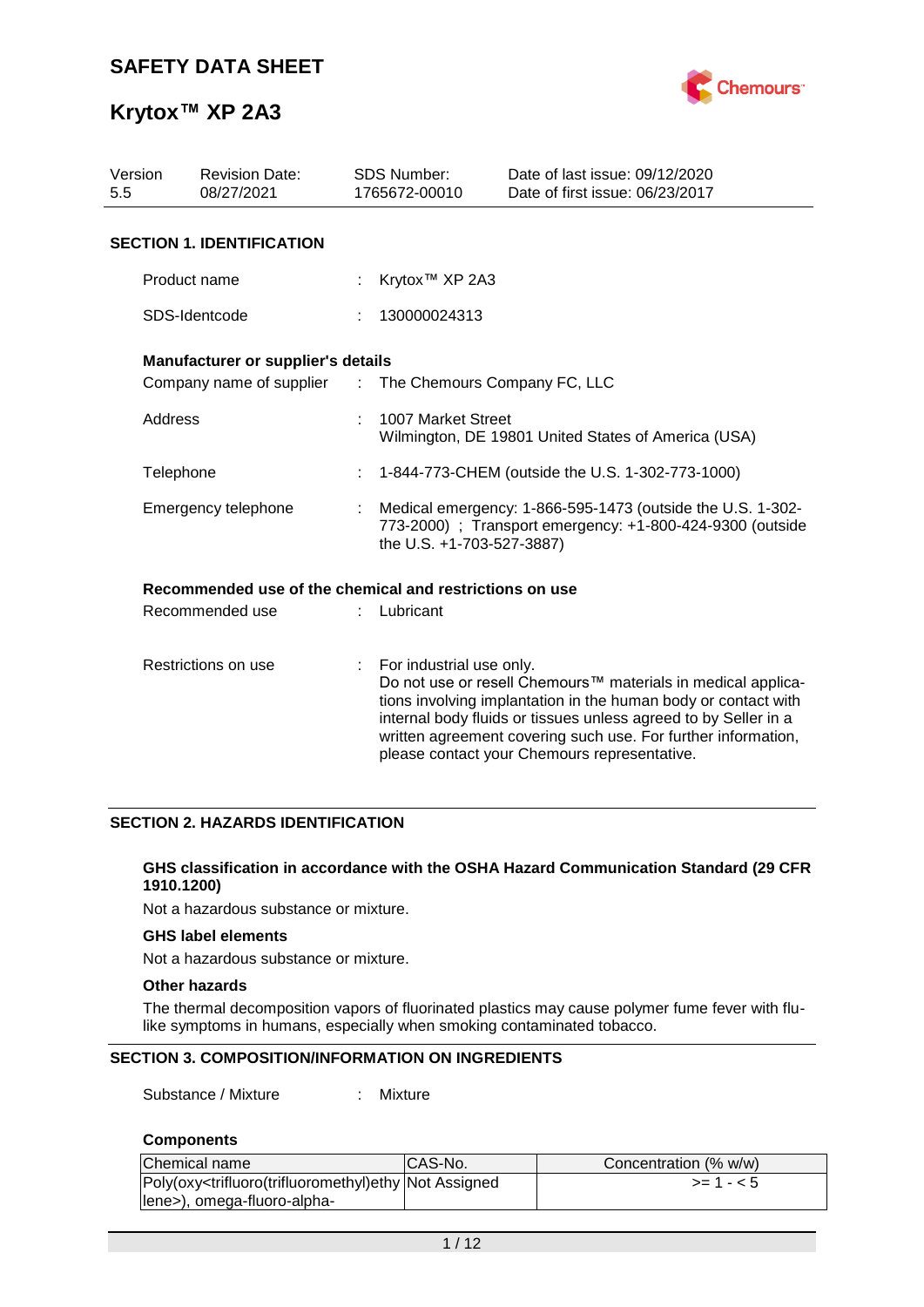

| Version<br>5.5 | <b>Revision Date:</b><br>08/27/2021                                                                |   | SDS Number:<br>1765672-00010                                                                                                                  | Date of last issue: 09/12/2020<br>Date of first issue: 06/23/2017                                                                                    |  |  |  |  |
|----------------|----------------------------------------------------------------------------------------------------|---|-----------------------------------------------------------------------------------------------------------------------------------------------|------------------------------------------------------------------------------------------------------------------------------------------------------|--|--|--|--|
|                | <tetrafluoro-1 (hydroxyphenoxy-<br="" <<="">phosphinyl)oxy&gt;methyl&gt;ethyl&gt;-</tetrafluoro-1> |   |                                                                                                                                               |                                                                                                                                                      |  |  |  |  |
|                | Actual concentration is withheld as a trade secret                                                 |   |                                                                                                                                               |                                                                                                                                                      |  |  |  |  |
|                | <b>SECTION 4. FIRST AID MEASURES</b>                                                               |   |                                                                                                                                               |                                                                                                                                                      |  |  |  |  |
|                | If inhaled                                                                                         |   |                                                                                                                                               | If inhaled, remove to fresh air.<br>Get medical attention if symptoms occur.                                                                         |  |  |  |  |
|                | In case of skin contact                                                                            | t | Wash with water and soap as a precaution.<br>Get medical attention if symptoms occur.                                                         |                                                                                                                                                      |  |  |  |  |
|                | In case of eye contact                                                                             |   | Flush eyes with water as a precaution.<br>Get medical attention if irritation develops and persists.                                          |                                                                                                                                                      |  |  |  |  |
|                | If swallowed                                                                                       |   | If swallowed, DO NOT induce vomiting.<br>Get medical attention if symptoms occur.<br>Rinse mouth thoroughly with water.                       |                                                                                                                                                      |  |  |  |  |
|                | Most important symptoms<br>and effects, both acute and<br>delayed                                  | t | Irritation<br><b>Discomfort</b><br>Redness<br>Sensitization<br><b>Discomfort</b><br>Irritation<br><b>Blurred vision</b><br>Polymer fume fever | Skin contact may provoke the following symptoms:<br>Eye contact may provoke the following symptoms<br>Inhalation may provoke the following symptoms: |  |  |  |  |
|                | Protection of first-aiders                                                                         |   |                                                                                                                                               | No special precautions are necessary for first aid responders.                                                                                       |  |  |  |  |
|                | Notes to physician                                                                                 |   |                                                                                                                                               | Treat symptomatically and supportively.                                                                                                              |  |  |  |  |

### **SECTION 5. FIRE-FIGHTING MEASURES**

| Suitable extinguishing media :           | Not applicable<br>Will not burn                                                                                                |
|------------------------------------------|--------------------------------------------------------------------------------------------------------------------------------|
| Unsuitable extinguishing<br>media        | Not applicable<br>Will not burn                                                                                                |
| Specific hazards during fire<br>fighting | Exposure to combustion products may be a hazard to health.                                                                     |
| Hazardous combustion prod-<br>ucts       | Hydrogen fluoride<br>carbonyl fluoride<br>potentially toxic fluorinated compounds<br>aerosolized particulates<br>Carbon oxides |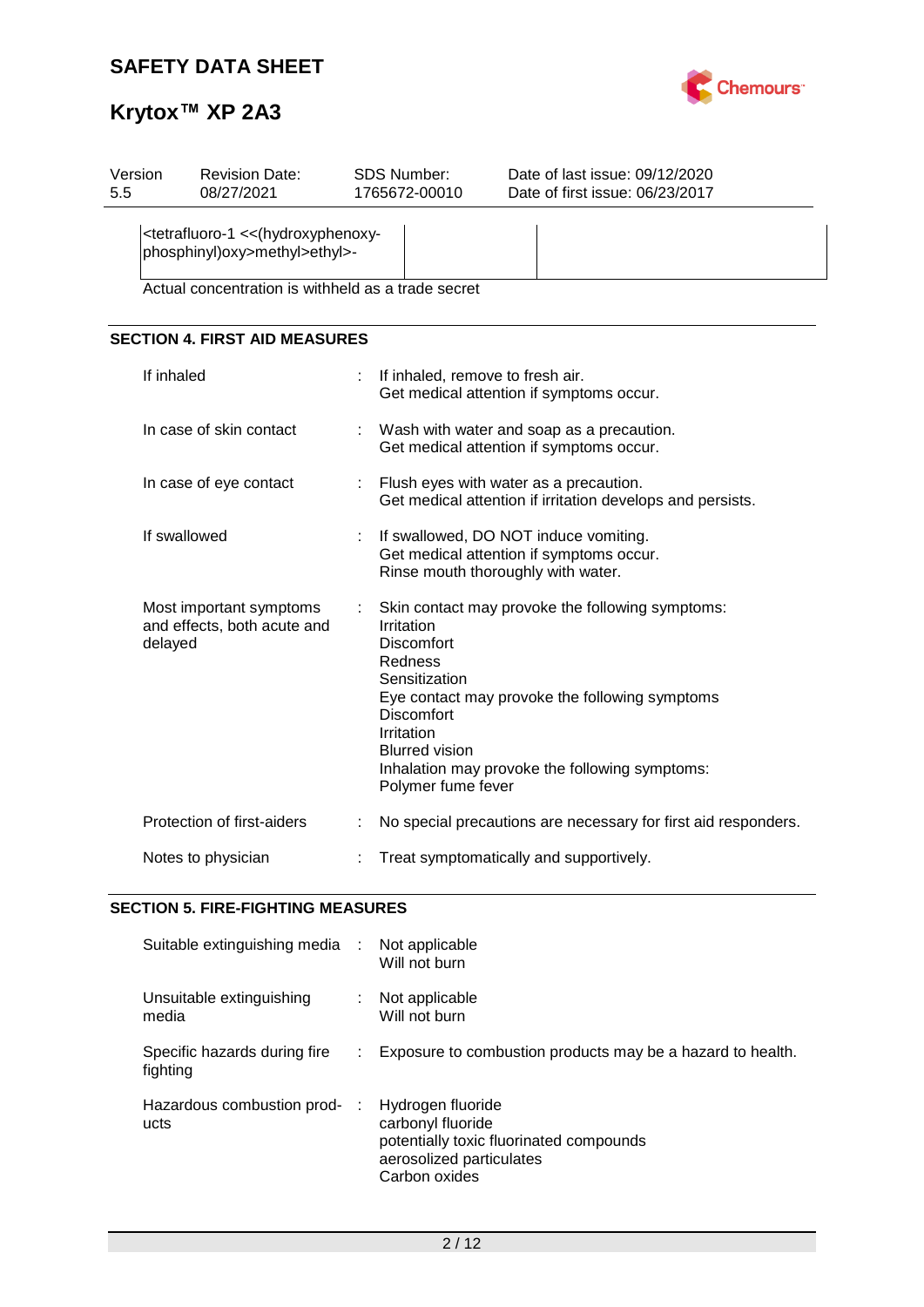

| Version<br>5.5                      | <b>Revision Date:</b><br>08/27/2021               | <b>SDS Number:</b><br>1765672-00010                                                                                                                                                                                                                                         | Date of last issue: 09/12/2020<br>Date of first issue: 06/23/2017                                 |
|-------------------------------------|---------------------------------------------------|-----------------------------------------------------------------------------------------------------------------------------------------------------------------------------------------------------------------------------------------------------------------------------|---------------------------------------------------------------------------------------------------|
| Specific extinguishing meth-<br>ods |                                                   | Use extinguishing measures that are appropriate to local cir-<br><b>The Story</b><br>cumstances and the surrounding environment.<br>Use water spray to cool unopened containers.<br>Remove undamaged containers from fire area if it is safe to do<br>SO.<br>Evacuate area. |                                                                                                   |
|                                     | Special protective equipment<br>for fire-fighters | necessary.                                                                                                                                                                                                                                                                  | Wear self-contained breathing apparatus for firefighting if<br>Use personal protective equipment. |

### **SECTION 6. ACCIDENTAL RELEASE MEASURES**

| Personal precautions, protec- :<br>tive equipment and emer-<br>gency procedures | Follow safe handling advice (see section 7) and personal pro-<br>tective equipment recommendations (see section 8).                                                                                                                                                                                                                                                                                                                                                                                                                                                                                                                                                    |
|---------------------------------------------------------------------------------|------------------------------------------------------------------------------------------------------------------------------------------------------------------------------------------------------------------------------------------------------------------------------------------------------------------------------------------------------------------------------------------------------------------------------------------------------------------------------------------------------------------------------------------------------------------------------------------------------------------------------------------------------------------------|
| <b>Environmental precautions</b>                                                | : Avoid release to the environment.<br>Prevent further leakage or spillage if safe to do so.<br>Retain and dispose of contaminated wash water.<br>Local authorities should be advised if significant spillages<br>cannot be contained.                                                                                                                                                                                                                                                                                                                                                                                                                                 |
| Methods and materials for<br>containment and cleaning up                        | Soak up with inert absorbent material.<br>For large spills, provide diking or other appropriate contain-<br>ment to keep material from spreading. If diked material can be<br>pumped, store recovered material in appropriate container.<br>Clean up remaining materials from spill with suitable absor-<br>bent.<br>Local or national regulations may apply to releases and dispo-<br>sal of this material, as well as those materials and items em-<br>ployed in the cleanup of releases. You will need to determine<br>which regulations are applicable.<br>Sections 13 and 15 of this SDS provide information regarding<br>certain local or national requirements. |

### **SECTION 7. HANDLING AND STORAGE**

| Technical measures          |    | : See Engineering measures under EXPOSURE<br>CONTROLS/PERSONAL PROTECTION section.                                                                                                                                         |
|-----------------------------|----|----------------------------------------------------------------------------------------------------------------------------------------------------------------------------------------------------------------------------|
| Local/Total ventilation     |    | : Use only with adequate ventilation.                                                                                                                                                                                      |
| Advice on safe handling     | ÷. | Handle in accordance with good industrial hygiene and safety<br>practice, based on the results of the workplace exposure as-<br>sessment<br>Take care to prevent spills, waste and minimize release to the<br>environment. |
| Conditions for safe storage |    | : Keep in properly labeled containers.<br>Store in accordance with the particular national regulations.                                                                                                                    |
| Materials to avoid          |    | No special restrictions on storage with other products.                                                                                                                                                                    |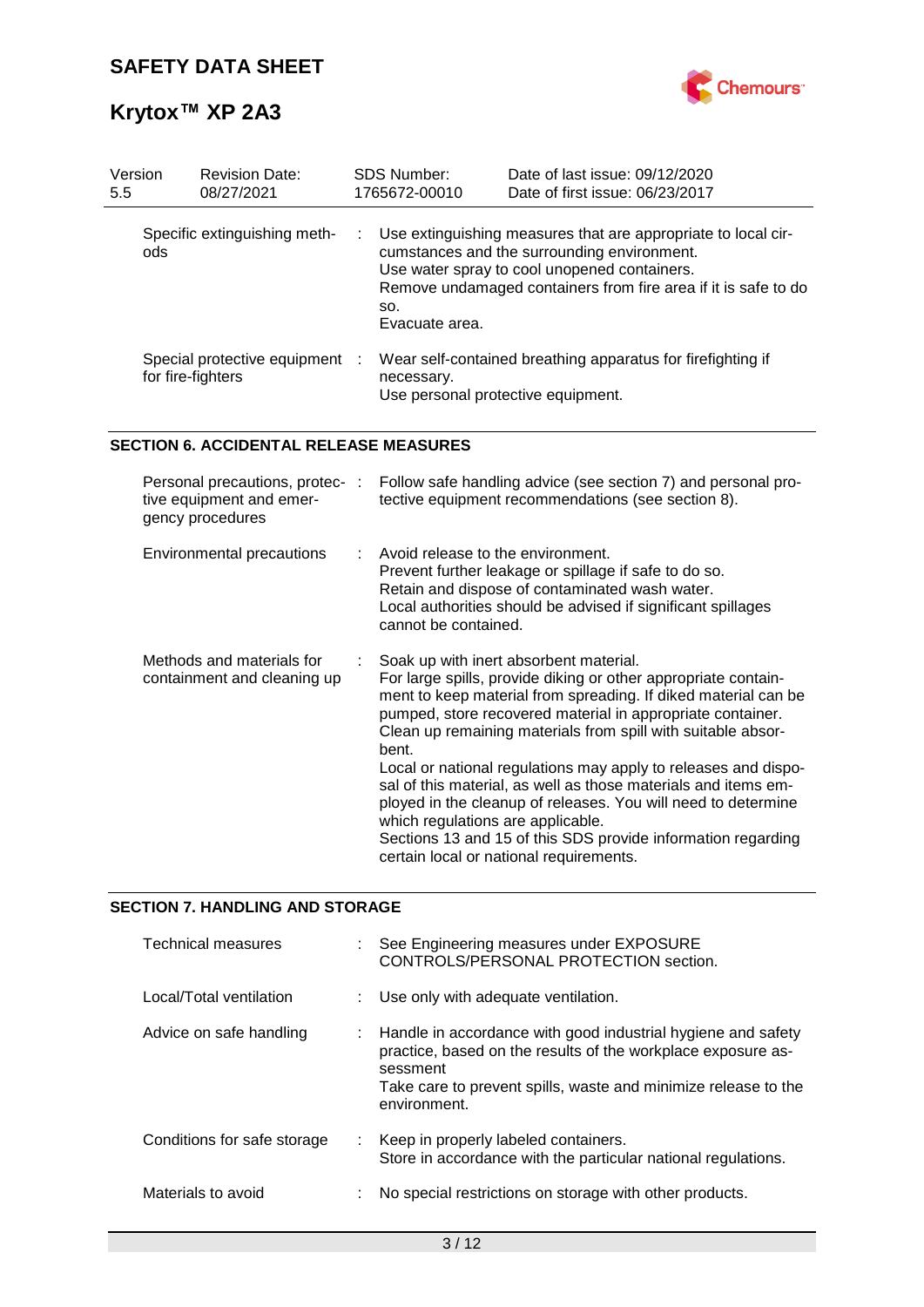

### **Krytox™ XP 2A3**

| Version | <b>Revision Date:</b> | SDS Number:   | Date of last issue: 09/12/2020  |
|---------|-----------------------|---------------|---------------------------------|
| 5.5     | 08/27/2021            | 1765672-00010 | Date of first issue: 06/23/2017 |
|         |                       |               |                                 |

Further information on stor- : No decomposition if stored and applied as directed. age stability

### **SECTION 8. EXPOSURE CONTROLS/PERSONAL PROTECTION**

### **Ingredients with workplace control parameters**

Contains no substances with occupational exposure limit values.

### **Occupational exposure limits of decomposition products**

| Components          | CAS-No.   | Value type<br>(Form of<br>exposure) | Control parame-<br>ters / Permissible<br>concentration | <b>Basis</b>        |
|---------------------|-----------|-------------------------------------|--------------------------------------------------------|---------------------|
| Hydrofluoric acid   | 7664-39-3 | <b>TWA</b>                          | $0.5$ ppm<br>(Fluorine)                                | <b>ACGIH</b>        |
|                     |           | $\overline{C}$                      | 2 ppm<br>(Fluorine)                                    | <b>ACGIH</b>        |
|                     |           | $\mathsf{C}$                        | 6 ppm<br>$5$ mg/m <sup>3</sup>                         | <b>NIOSH REL</b>    |
|                     |           | <b>TWA</b>                          | $\overline{3}$ ppm<br>$2.5 \text{ mg/m}^3$             | <b>NIOSH REL</b>    |
|                     |           | <b>TWA</b>                          | 3 ppm                                                  | OSHA Z-2            |
| Carbonyl difluoride | 353-50-4  | <b>TWA</b>                          | 2 ppm                                                  | <b>ACGIH</b>        |
|                     |           | <b>STEL</b>                         | 5 ppm                                                  | <b>ACGIH</b>        |
|                     |           | <b>TWA</b>                          | 2 ppm<br>$5$ mg/m <sup>3</sup>                         | <b>NIOSH REL</b>    |
|                     |           | <b>ST</b>                           | 5 ppm<br>$15$ mg/m <sup>3</sup>                        | <b>NIOSH REL</b>    |
| Carbon dioxide      | 124-38-9  | <b>TWA</b>                          | 5,000 ppm                                              | <b>ACGIH</b>        |
|                     |           | <b>STEL</b>                         | 30,000 ppm                                             | <b>ACGIH</b>        |
|                     |           | <b>TWA</b>                          | 5,000 ppm<br>$9,000$ mg/m <sup>3</sup>                 | <b>NIOSH REL</b>    |
|                     |           | $\overline{\text{ST}}$              | 30,000 ppm<br>54,000 mg/m <sup>3</sup>                 | <b>NIOSH REL</b>    |
|                     |           | <b>TWA</b>                          | 5,000 ppm<br>9,000 mg/m <sup>3</sup>                   | OSHA <sub>Z-1</sub> |
| Carbon monoxide     | 630-08-0  | <b>TWA</b>                          | 25 ppm                                                 | <b>ACGIH</b>        |
|                     |           | <b>TWA</b>                          | 35 ppm<br>40 mg/m <sup>3</sup>                         | <b>NIOSH REL</b>    |
|                     |           | $\mathsf{C}$                        | 200 ppm<br>229 mg/m <sup>3</sup>                       | <b>NIOSH REL</b>    |
|                     |           | <b>TWA</b>                          | 50 ppm<br>55 mg/m <sup>3</sup>                         | OSHA <sub>Z-1</sub> |

**Engineering measures** : Processing may form hazardous compounds (see section 10).

Ensure adequate ventilation, especially in confined areas. Minimize workplace exposure concentrations.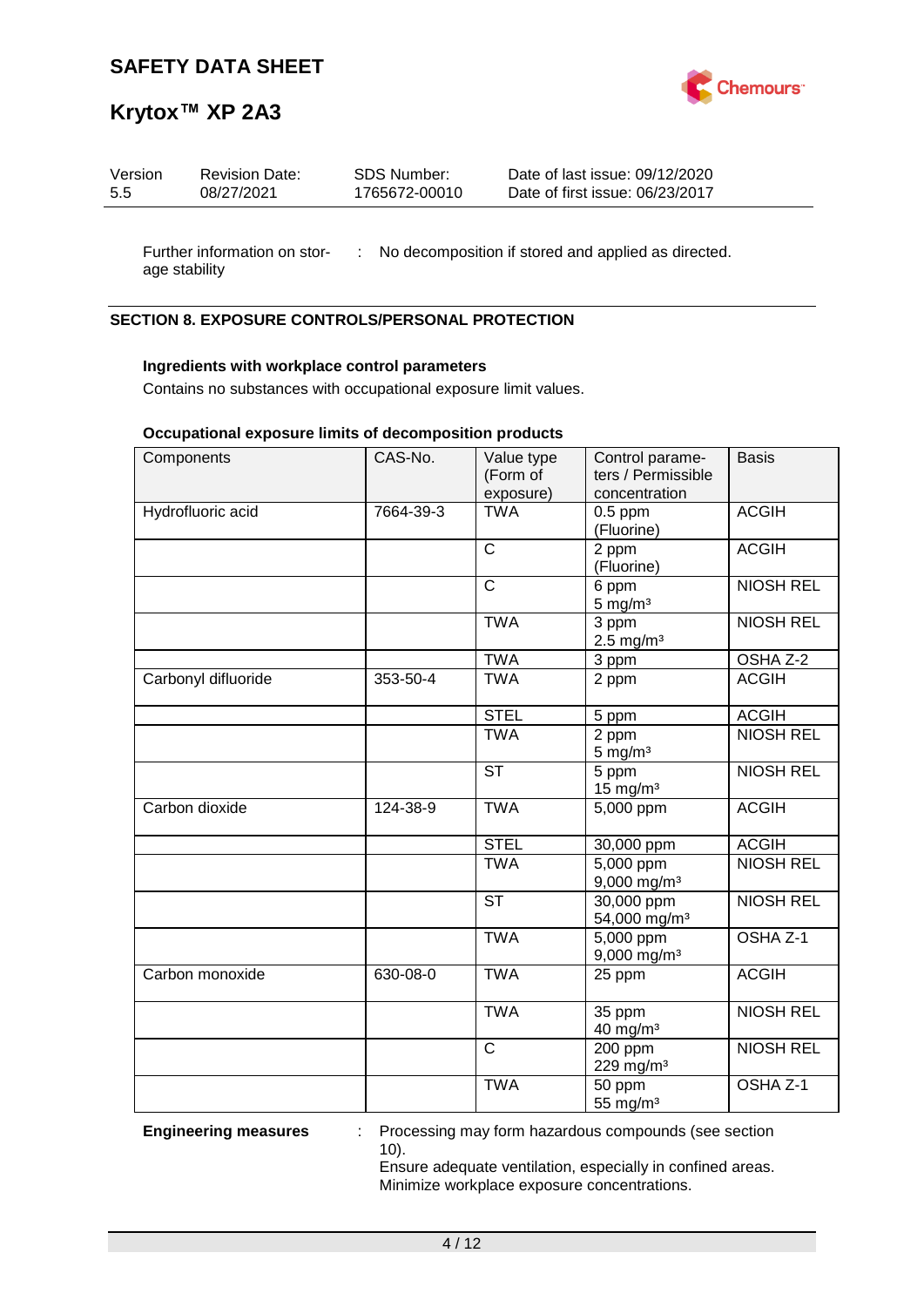

| Version<br>5.5         |  | <b>Revision Date:</b><br>08/27/2021 |   | <b>SDS Number:</b><br>1765672-00010                                                                                                                                                                                                                                                                                                                                                                                                                                                                                                                                                                                                                                                                      | Date of last issue: 09/12/2020<br>Date of first issue: 06/23/2017                                                                                                                                                 |  |  |
|------------------------|--|-------------------------------------|---|----------------------------------------------------------------------------------------------------------------------------------------------------------------------------------------------------------------------------------------------------------------------------------------------------------------------------------------------------------------------------------------------------------------------------------------------------------------------------------------------------------------------------------------------------------------------------------------------------------------------------------------------------------------------------------------------------------|-------------------------------------------------------------------------------------------------------------------------------------------------------------------------------------------------------------------|--|--|
|                        |  | Personal protective equipment       |   |                                                                                                                                                                                                                                                                                                                                                                                                                                                                                                                                                                                                                                                                                                          |                                                                                                                                                                                                                   |  |  |
| Respiratory protection |  |                                     |   | General and local exhaust ventilation is recommended to<br>maintain vapor exposures below recommended limits. Where<br>concentrations are above recommended limits or are<br>unknown, appropriate respiratory protection should be worn.<br>Follow OSHA respirator regulations (29 CFR 1910.134) and<br>use NIOSH/MSHA approved respirators. Protection provided<br>by air purifying respirators against exposure to any hazar-<br>dous chemical is limited. Use a positive pressure air supplied<br>respirator if there is any potential for uncontrolled release,<br>exposure levels are unknown, or any other circumstance<br>where air purifying respirators may not provide adequate<br>protection. |                                                                                                                                                                                                                   |  |  |
|                        |  | Hand protection                     |   |                                                                                                                                                                                                                                                                                                                                                                                                                                                                                                                                                                                                                                                                                                          |                                                                                                                                                                                                                   |  |  |
|                        |  | Remarks                             |   |                                                                                                                                                                                                                                                                                                                                                                                                                                                                                                                                                                                                                                                                                                          | Wash hands before breaks and at the end of workday.                                                                                                                                                               |  |  |
|                        |  | Eye protection                      |   | Safety glasses                                                                                                                                                                                                                                                                                                                                                                                                                                                                                                                                                                                                                                                                                           | Wear the following personal protective equipment:                                                                                                                                                                 |  |  |
|                        |  | Skin and body protection            |   |                                                                                                                                                                                                                                                                                                                                                                                                                                                                                                                                                                                                                                                                                                          | Skin should be washed after contact.                                                                                                                                                                              |  |  |
|                        |  | Hygiene measures                    | ÷ | king place.                                                                                                                                                                                                                                                                                                                                                                                                                                                                                                                                                                                                                                                                                              | If exposure to chemical is likely during typical use, provide<br>eye flushing systems and safety showers close to the wor-<br>When using do not eat, drink or smoke.<br>Wash contaminated clothing before re-use. |  |  |

### **SECTION 9. PHYSICAL AND CHEMICAL PROPERTIES**

| Appearance                                                     | t.  | Grease            |
|----------------------------------------------------------------|-----|-------------------|
| Color                                                          | t.  | white             |
| Odor                                                           |     | odorless          |
| <b>Odor Threshold</b>                                          | × 1 | No data available |
| рH                                                             |     | : 7               |
| Melting point/freezing point                                   |     | : 608 °F / 320 °C |
| Initial boiling point and boiling : No data available<br>range |     |                   |
| Flash point                                                    | t.  | Not applicable    |
| Evaporation rate                                               | ÷   | Not applicable    |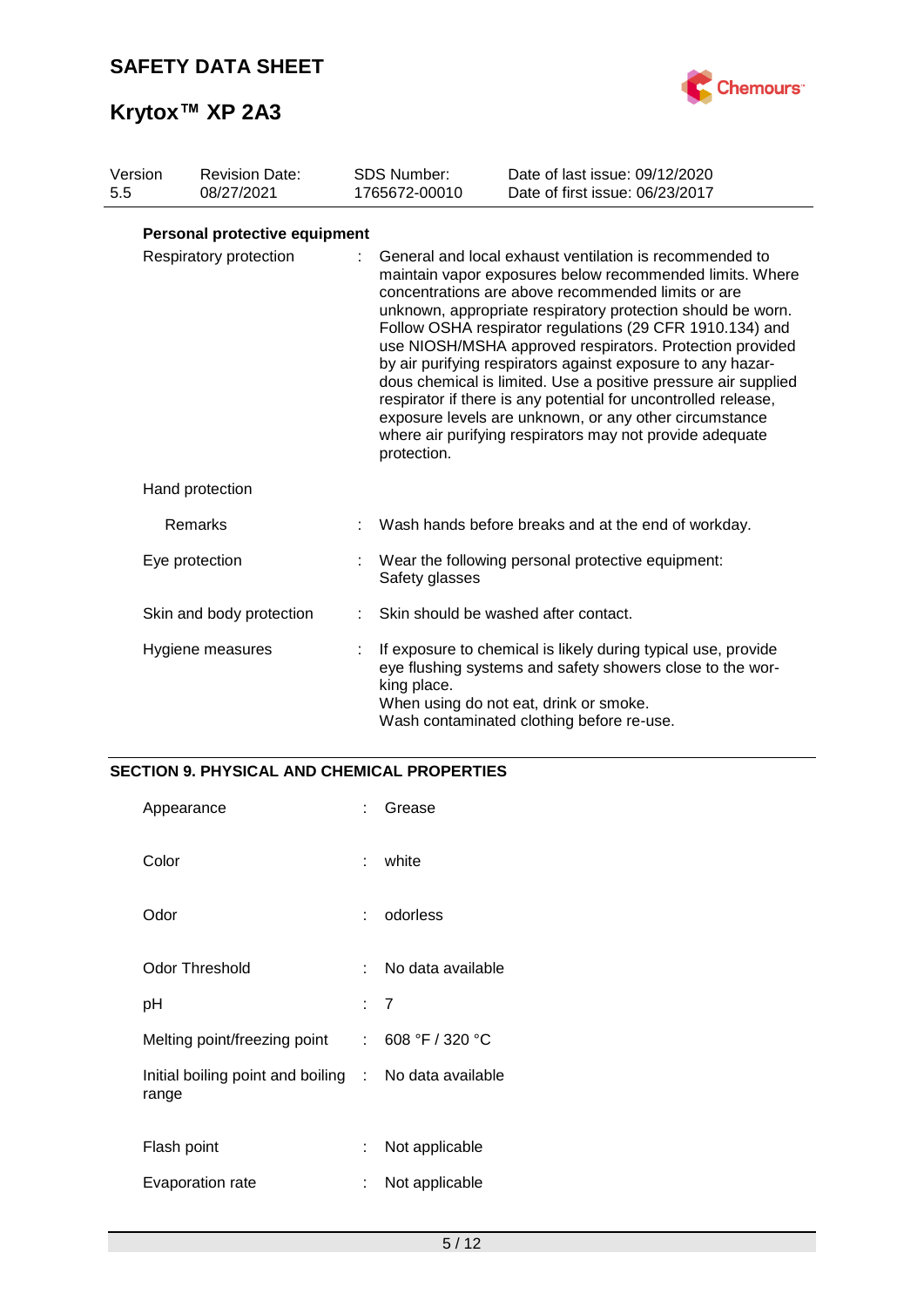

# **Krytox™ XP 2A3**

| 5.5 | <b>Revision Date:</b><br>Version<br>08/27/2021      |    | <b>SDS Number:</b><br>1765672-00010 | Date of last issue: 09/12/2020<br>Date of first issue: 06/23/2017 |
|-----|-----------------------------------------------------|----|-------------------------------------|-------------------------------------------------------------------|
|     | Flammability (solid, gas)                           | ÷. | Will not burn                       |                                                                   |
|     | Upper explosion limit / Upper<br>flammability limit | ÷  | No data available                   |                                                                   |
|     | Lower explosion limit / Lower<br>flammability limit | ÷  | No data available                   |                                                                   |
|     | Vapor pressure                                      |    | Not applicable                      |                                                                   |
|     | Relative vapor density                              |    | Not applicable                      |                                                                   |
|     | Relative density                                    |    | 1.9                                 |                                                                   |
|     | Solubility(ies)<br>Water solubility                 |    | insoluble                           |                                                                   |
|     | Partition coefficient: n-<br>octanol/water          |    | Not applicable                      |                                                                   |
|     | Autoignition temperature                            | ÷  | No data available                   |                                                                   |
|     | Decomposition temperature                           | ÷. | 572 °F / 300 °C                     |                                                                   |
|     | Viscosity<br>Viscosity, kinematic                   |    | Not applicable                      |                                                                   |
|     | <b>Explosive properties</b>                         |    | Not explosive                       |                                                                   |
|     | Oxidizing properties                                |    |                                     | The substance or mixture is not classified as oxidizing.          |
|     | Particle size                                       |    | No data available                   |                                                                   |

### **SECTION 10. STABILITY AND REACTIVITY**

| Hazardous decomposition products        |    |                                                                                |  |  |
|-----------------------------------------|----|--------------------------------------------------------------------------------|--|--|
| Incompatible materials<br>None.<br>÷.   |    |                                                                                |  |  |
| Conditions to avoid                     |    | None known.                                                                    |  |  |
| Possibility of hazardous reac-<br>tions |    | : Hazardous decomposition products will be formed at elevated<br>temperatures. |  |  |
| Chemical stability                      |    | Stable under normal conditions.                                                |  |  |
| Reactivity                              | t. | Not classified as a reactivity hazard.                                         |  |  |

| . |                     |
|---|---------------------|
|   | : Hydrofluoric acid |
|   | Carbonyl difluoride |
|   | Carbon dioxide      |
|   | Carbon monoxide     |
|   |                     |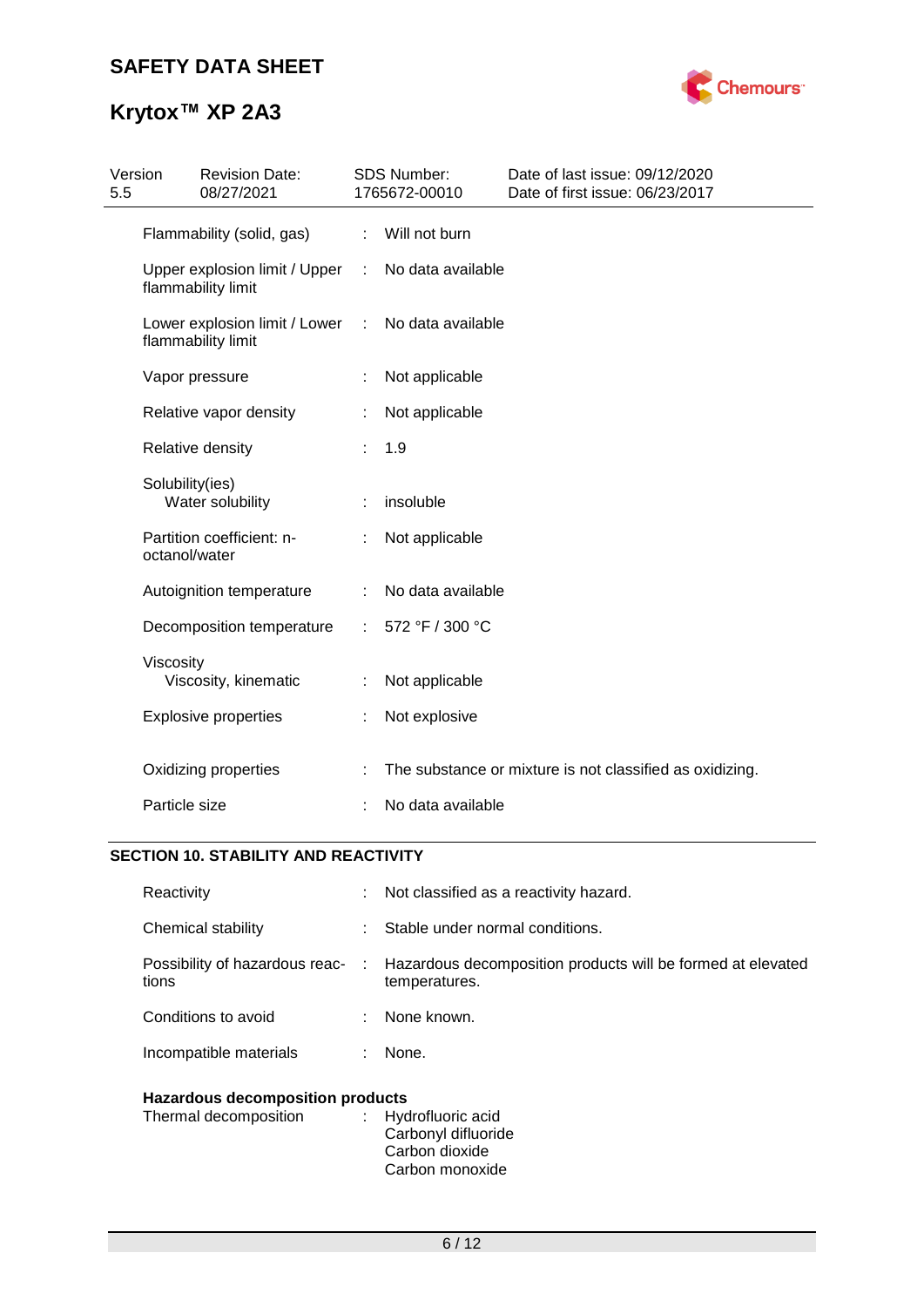

# **Krytox™ XP 2A3**

| Version<br>5.5           | <b>Revision Date:</b><br>08/27/2021                                                 | <b>SDS Number:</b><br>1765672-00010 | Date of last issue: 09/12/2020<br>Date of first issue: 06/23/2017                                                                                                |
|--------------------------|-------------------------------------------------------------------------------------|-------------------------------------|------------------------------------------------------------------------------------------------------------------------------------------------------------------|
|                          | <b>SECTION 11. TOXICOLOGICAL INFORMATION</b>                                        |                                     |                                                                                                                                                                  |
| Ingestion                | Information on likely routes of exposure<br>Skin contact<br>Eye contact             |                                     |                                                                                                                                                                  |
|                          | <b>Acute toxicity</b><br>Not classified based on available information.             |                                     |                                                                                                                                                                  |
|                          | <b>Components:</b>                                                                  |                                     |                                                                                                                                                                  |
|                          | noxyphosphinyl)oxy>methyl>ethyl>-                                                   |                                     | Poly(oxy <trifluoro(trifluoromethyl)ethylene>), omega-fluoro-alpha-<tetrafluoro-1 <<(hydroxyphe-<="" td=""></tetrafluoro-1></trifluoro(trifluoromethyl)ethylene> |
|                          | Acute oral toxicity                                                                 | LD50 (Rat): $> 5,000$ mg/kg         |                                                                                                                                                                  |
|                          | <b>Skin corrosion/irritation</b><br>Not classified based on available information.  |                                     |                                                                                                                                                                  |
|                          | Components:                                                                         |                                     |                                                                                                                                                                  |
|                          | noxyphosphinyl)oxy>methyl>ethyl>-                                                   |                                     | Poly(oxy <trifluoro(trifluoromethyl)ethylene>), omega-fluoro-alpha-<tetrafluoro-1 <<(hydroxyphe-<="" td=""></tetrafluoro-1></trifluoro(trifluoromethyl)ethylene> |
| <b>Species</b><br>Result |                                                                                     | Rabbit<br>No skin irritation        |                                                                                                                                                                  |
|                          | Serious eye damage/eye irritation<br>Not classified based on available information. |                                     |                                                                                                                                                                  |
|                          | <b>Components:</b><br>noxyphosphinyl)oxy>methyl>ethyl>-                             |                                     | Poly(oxy <trifluoro(trifluoromethyl)ethylene>), omega-fluoro-alpha-<tetrafluoro-1 <<(hydroxyphe-<="" td=""></tetrafluoro-1></trifluoro(trifluoromethyl)ethylene> |
| <b>Species</b><br>Result |                                                                                     | Rabbit                              | Irritation to eyes, reversing within 21 days                                                                                                                     |
|                          | Respiratory or skin sensitization                                                   |                                     |                                                                                                                                                                  |
|                          | <b>Skin sensitization</b><br>Not classified based on available information.         |                                     |                                                                                                                                                                  |
|                          | <b>Respiratory sensitization</b><br>Not classified based on available information.  |                                     |                                                                                                                                                                  |
|                          |                                                                                     |                                     |                                                                                                                                                                  |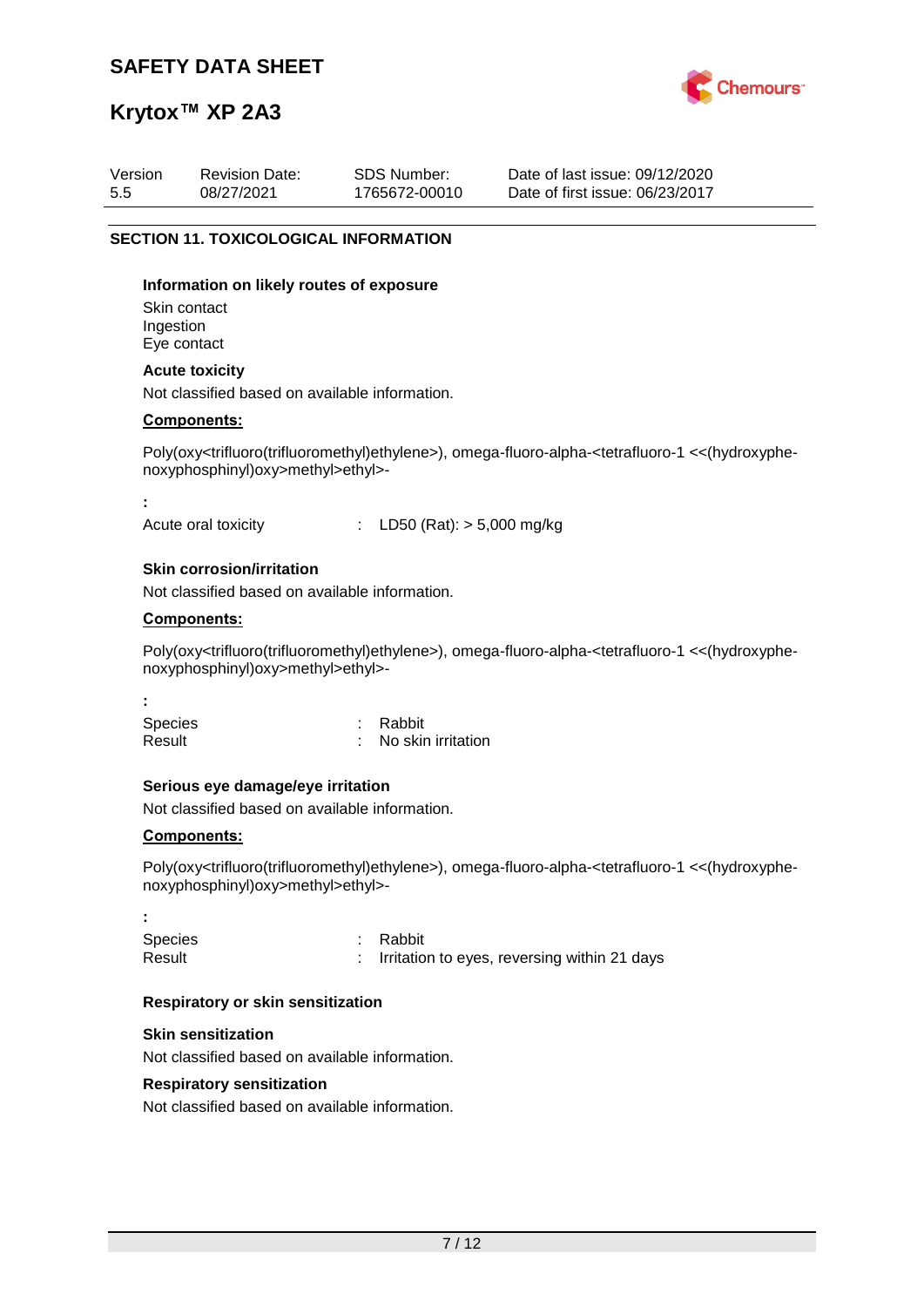

# **Krytox™ XP 2A3**

| Version<br>5.5 |                                                                              | <b>Revision Date:</b><br>08/27/2021                                             |  | <b>SDS Number:</b><br>1765672-00010      | Date of last issue: 09/12/2020<br>Date of first issue: 06/23/2017                                                                                                |
|----------------|------------------------------------------------------------------------------|---------------------------------------------------------------------------------|--|------------------------------------------|------------------------------------------------------------------------------------------------------------------------------------------------------------------|
|                | Components:                                                                  |                                                                                 |  |                                          |                                                                                                                                                                  |
|                |                                                                              | noxyphosphinyl)oxy>methyl>ethyl>-                                               |  |                                          | Poly(oxy <trifluoro(trifluoromethyl)ethylene>), omega-fluoro-alpha-<tetrafluoro-1 <<(hydroxyphe-<="" td=""></tetrafluoro-1></trifluoro(trifluoromethyl)ethylene> |
|                |                                                                              |                                                                                 |  |                                          |                                                                                                                                                                  |
|                | <b>Species</b><br>Result                                                     | Routes of exposure                                                              |  | Skin contact<br>Guinea pig<br>negative   |                                                                                                                                                                  |
|                |                                                                              | <b>Germ cell mutagenicity</b>                                                   |  |                                          |                                                                                                                                                                  |
|                |                                                                              | Not classified based on available information.                                  |  |                                          |                                                                                                                                                                  |
|                |                                                                              | Carcinogenicity                                                                 |  |                                          |                                                                                                                                                                  |
|                | <b>IARC</b>                                                                  | Not classified based on available information.                                  |  |                                          | No ingredient of this product present at levels greater than or equal to 0.1% is<br>identified as probable, possible or confirmed human carcinogen by IARC.      |
|                | <b>OSHA</b>                                                                  |                                                                                 |  | on OSHA's list of regulated carcinogens. | No component of this product present at levels greater than or equal to 0.1% is                                                                                  |
|                | <b>NTP</b>                                                                   |                                                                                 |  |                                          | No ingredient of this product present at levels greater than or equal to 0.1% is<br>identified as a known or anticipated carcinogen by NTP.                      |
|                |                                                                              | <b>Reproductive toxicity</b>                                                    |  |                                          |                                                                                                                                                                  |
|                |                                                                              | Not classified based on available information.                                  |  |                                          |                                                                                                                                                                  |
|                |                                                                              | <b>STOT-single exposure</b>                                                     |  |                                          |                                                                                                                                                                  |
|                |                                                                              | Not classified based on available information.                                  |  |                                          |                                                                                                                                                                  |
|                |                                                                              | <b>STOT-repeated exposure</b><br>Not classified based on available information. |  |                                          |                                                                                                                                                                  |
|                |                                                                              |                                                                                 |  |                                          |                                                                                                                                                                  |
|                | <b>Aspiration toxicity</b><br>Not classified based on available information. |                                                                                 |  |                                          |                                                                                                                                                                  |
|                |                                                                              | <b>SECTION 12. ECOLOGICAL INFORMATION</b>                                       |  |                                          |                                                                                                                                                                  |
|                |                                                                              |                                                                                 |  |                                          |                                                                                                                                                                  |
|                | <b>Ecotoxicity</b>                                                           |                                                                                 |  |                                          |                                                                                                                                                                  |
|                | Components:                                                                  |                                                                                 |  |                                          |                                                                                                                                                                  |

Poly(oxy<trifluoro(trifluoromethyl)ethylene>), omega-fluoro-alpha-<tetrafluoro-1 <<(hydroxyphenoxyphosphinyl)oxy>methyl>ethyl>-

**:**

#### **Ecotoxicology Assessment**

| Acute aquatic toxicity   | Toxic effects cannot be excluded |
|--------------------------|----------------------------------|
| Chronic aquatic toxicity | Toxic effects cannot be excluded |

### **Persistence and degradability**

No data available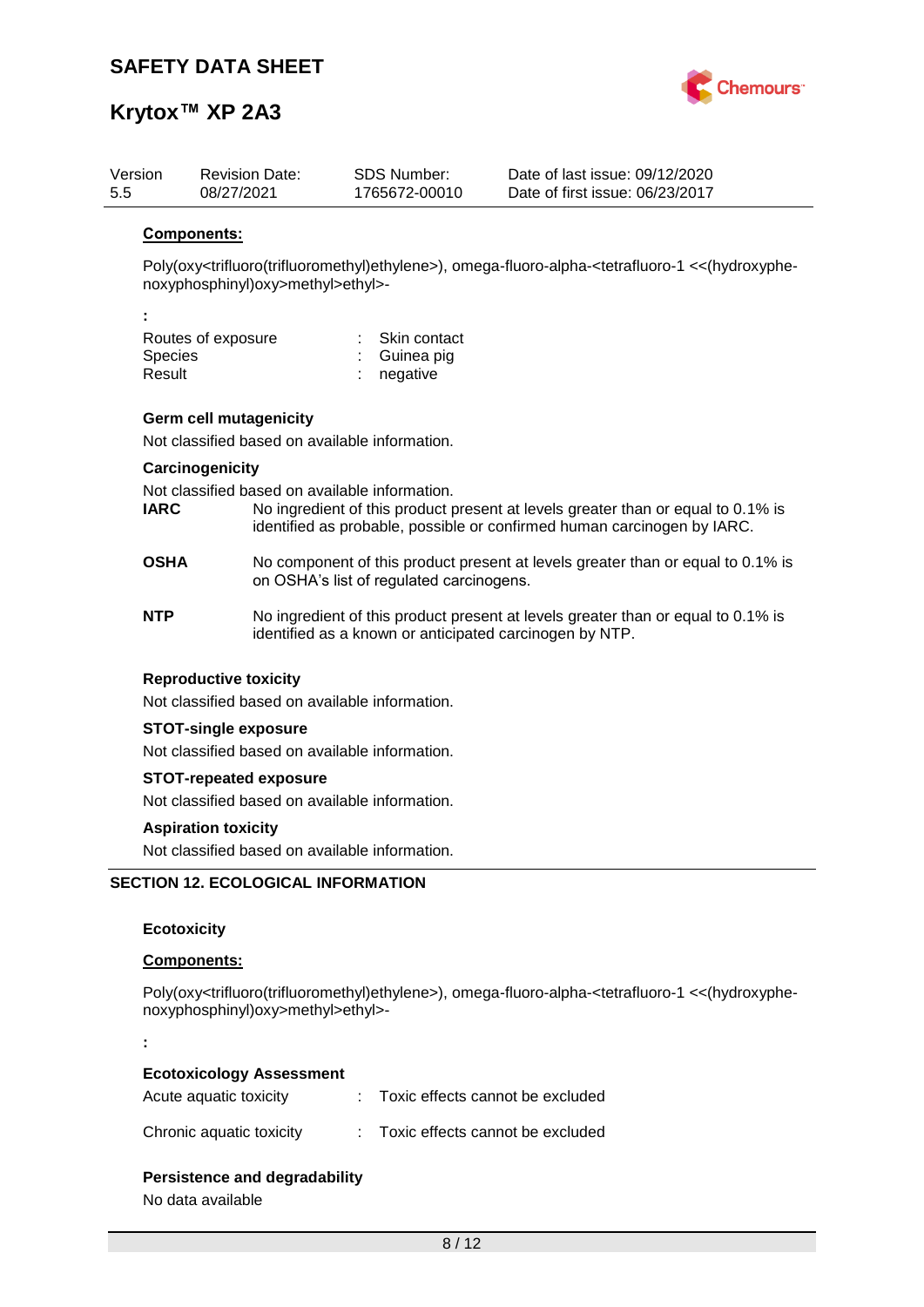

| Version<br>5.5 | <b>Revision Date:</b><br>08/27/2021                   | <b>SDS Number:</b><br>1765672-00010 | Date of last issue: 09/12/2020<br>Date of first issue: 06/23/2017                                 |
|----------------|-------------------------------------------------------|-------------------------------------|---------------------------------------------------------------------------------------------------|
|                | <b>Bioaccumulative potential</b><br>No data available |                                     |                                                                                                   |
|                | <b>Mobility in soil</b><br>No data available          |                                     |                                                                                                   |
|                | Other adverse effects<br>No data available            |                                     |                                                                                                   |
|                | <b>SECTION 13. DISPOSAL CONSIDERATIONS</b>            |                                     |                                                                                                   |
|                | Disposal methods                                      |                                     |                                                                                                   |
|                | Waste from residues                                   |                                     | Dispose of in accordance with local regulations.                                                  |
|                | Contaminated packaging                                |                                     | Empty containers should be taken to an approved waste<br>handling site for recycling or disposal. |

If not otherwise specified: Dispose of as unused product.

### **SECTION 14. TRANSPORT INFORMATION**

#### **International Regulations**

**UNRTDG** Not regulated as a dangerous good

**IATA-DGR** Not regulated as a dangerous good

**IMDG-Code** Not regulated as a dangerous good

**Transport in bulk according to Annex II of MARPOL 73/78 and the IBC Code** Not applicable for product as supplied.

**Domestic regulation**

**49 CFR** Not regulated as a dangerous good

#### **Special precautions for user**

Not applicable

### **SECTION 15. REGULATORY INFORMATION**

#### **CERCLA Reportable Quantity**

This material does not contain any components with a CERCLA RQ.

#### **SARA 304 Extremely Hazardous Substances Reportable Quantity**

This material does not contain any components with a section 304 EHS RQ.

**SARA 302 Extremely Hazardous Substances Threshold Planning Quantity** This material does not contain any components with a section 302 EHS TPQ.

**SARA 311/312 Hazards** : No SARA Hazards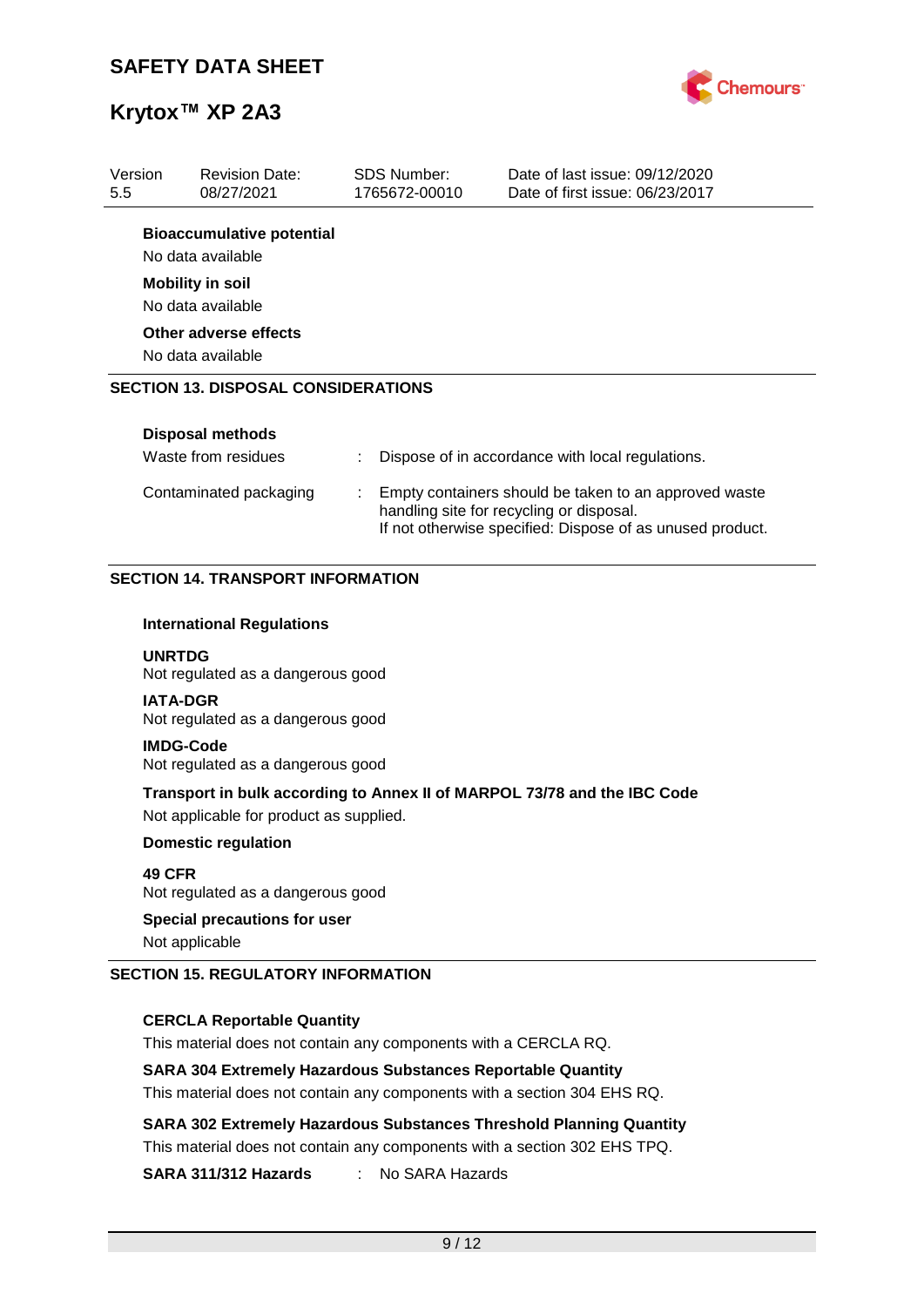

| Version<br>5.5  | <b>Revision Date:</b><br>08/27/2021                             | SDS Number:<br>1765672-00010                                                                                                                                                                                                                      | Date of last issue: 09/12/2020<br>Date of first issue: 06/23/2017 |                                                                                                                           |
|-----------------|-----------------------------------------------------------------|---------------------------------------------------------------------------------------------------------------------------------------------------------------------------------------------------------------------------------------------------|-------------------------------------------------------------------|---------------------------------------------------------------------------------------------------------------------------|
| <b>SARA 313</b> |                                                                 |                                                                                                                                                                                                                                                   | reporting levels established by SARA Title III, Section 313.      | : This material does not contain any chemical components with<br>known CAS numbers that exceed the threshold (De Minimis) |
|                 | <b>US State Regulations</b>                                     |                                                                                                                                                                                                                                                   |                                                                   |                                                                                                                           |
|                 | Pennsylvania Right To Know                                      |                                                                                                                                                                                                                                                   |                                                                   |                                                                                                                           |
|                 | <b>PFPE</b> fluid<br>Fluoropolymer<br>phinyl)oxy>methyl>ethyl>- | Poly(oxy <trifluoro(trifluoromethyl)ethylene>), omega-fluoro-<br/>alpha-<tetrafluoro-1 (hydroxyphenoxyphos-<="" <<="" th=""><th></th><th>Trade secret<br/>Trade secret<br/>Not Assigned</th></tetrafluoro-1></trifluoro(trifluoromethyl)ethylene> |                                                                   | Trade secret<br>Trade secret<br>Not Assigned                                                                              |
|                 | <b>California Prop. 65</b>                                      |                                                                                                                                                                                                                                                   |                                                                   |                                                                                                                           |

WARNING: This product can expose you to chemicals including Pentadecafluorooctanoic acid, which is/are known to the State of California to cause birth defects or other reproductive harm. For more information go to www.P65Warnings.ca.gov. Note to User: This product is not made with PFOA nor is PFOA intentionally present in the product; however, it is possible that PFOA may be present as an impurity at background (environmental) levels.

### **SECTION 16. OTHER INFORMATION**



Krytox™ and any associated logos are trademarks or copyrights of The Chemours Company FC, LLC.

Chemours™ and the Chemours Logo are trademarks of The Chemours Company. Before use read Chemours safety information.

For further information contact the local Chemours office or nominated distributors.

### **Full text of other abbreviations**

| ACGIH |  |  | USA. ACGIH Threshold Limit Values (TLV) |  |  |
|-------|--|--|-----------------------------------------|--|--|
|-------|--|--|-----------------------------------------|--|--|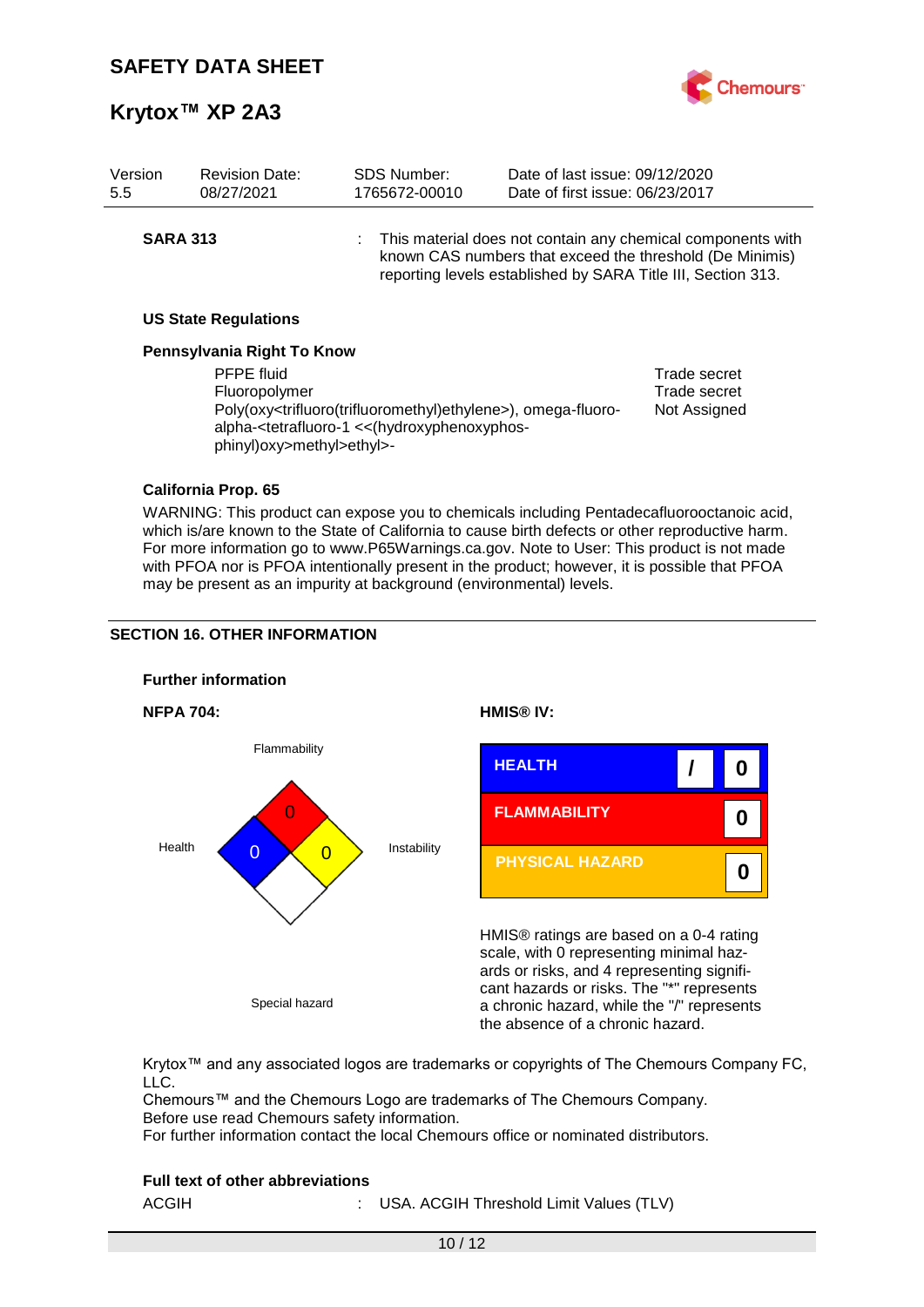

| Version<br>5.5 | <b>Revision Date:</b><br>08/27/2021 | <b>SDS Number:</b><br>1765672-00010 | Date of last issue: 09/12/2020<br>Date of first issue: 06/23/2017                            |  |
|----------------|-------------------------------------|-------------------------------------|----------------------------------------------------------------------------------------------|--|
|                | <b>NIOSH REL</b>                    |                                     |                                                                                              |  |
|                |                                     |                                     | USA. NIOSH Recommended Exposure Limits                                                       |  |
| OSHA Z-1       |                                     | its for Air Contaminants            | USA. Occupational Exposure Limits (OSHA) - Table Z-1 Lim-                                    |  |
| OSHA Z-2       |                                     |                                     | USA. Occupational Exposure Limits (OSHA) - Table Z-2                                         |  |
|                | ACGIH / TWA                         | 8-hour, time-weighted average       |                                                                                              |  |
|                | <b>ACGIH / STEL</b>                 | Short-term exposure limit           |                                                                                              |  |
| ACGIH / C      |                                     | Ceiling limit                       |                                                                                              |  |
|                | NIOSH REL / TWA                     |                                     | Time-weighted average concentration for up to a 10-hour<br>workday during a 40-hour workweek |  |
|                | NIOSH REL / ST                      |                                     | : STEL - 15-minute TWA exposure that should not be exceeded<br>at any time during a workday  |  |
|                | NIOSH REL / C                       |                                     | Ceiling value not be exceeded at any time.                                                   |  |
|                | OSHA Z-1 / TWA                      |                                     | 8-hour time weighted average                                                                 |  |
|                | OSHA Z-2 / TWA                      |                                     | 8-hour time weighted average                                                                 |  |
|                |                                     |                                     |                                                                                              |  |

AIIC - Australian Inventory of Industrial Chemicals; ASTM - American Society for the Testing of Materials; bw - Body weight; CERCLA - Comprehensive Environmental Response, Compensation, and Liability Act; CMR - Carcinogen, Mutagen or Reproductive Toxicant; DIN - Standard of the German Institute for Standardisation; DOT - Department of Transportation; DSL - Domestic Substances List (Canada); ECx - Concentration associated with x% response; EHS - Extremely Hazardous Substance; ELx - Loading rate associated with x% response; EmS - Emergency Schedule; ENCS - Existing and New Chemical Substances (Japan); ErCx - Concentration associated with x% growth rate response; ERG - Emergency Response Guide; GHS - Globally Harmonized System; GLP - Good Laboratory Practice; HMIS - Hazardous Materials Identification System; IARC - International Agency for Research on Cancer; IATA - International Air Transport Association; IBC - International Code for the Construction and Equipment of Ships carrying Dangerous Chemicals in Bulk; IC50 - Half maximal inhibitory concentration; ICAO - International Civil Aviation Organization; IECSC - Inventory of Existing Chemical Substances in China; IMDG - International Maritime Dangerous Goods; IMO - International Maritime Organization; ISHL - Industrial Safety and Health Law (Japan); ISO - International Organisation for Standardization; KECI - Korea Existing Chemicals Inventory; LC50 - Lethal Concentration to 50 % of a test population; LD50 - Lethal Dose to 50% of a test population (Median Lethal Dose); MARPOL - International Convention for the Prevention of Pollution from Ships; MSHA - Mine Safety and Health Administration; n.o.s. - Not Otherwise Specified; NFPA - National Fire Protection Association; NO(A)EC - No Observed (Adverse) Effect Concentration; NO(A)EL - No Observed (Adverse) Effect Level; NOELR - No Observable Effect Loading Rate; NTP - National Toxicology Program; NZIoC - New Zealand Inventory of Chemicals; OECD - Organization for Economic Co-operation and Development; OPPTS - Office of Chemical Safety and Pollution Prevention; PBT - Persistent, Bioaccumulative and Toxic substance; PICCS - Philippines Inventory of Chemicals and Chemical Substances; (Q)SAR - (Quantitative) Structure Activity Relationship; RCRA - Resource Conservation and Recovery Act; REACH - Regulation (EC) No 1907/2006 of the European Parliament and of the Council concerning the Registration, Evaluation, Authorisation and Restriction of Chemicals; RQ - Reportable Quantity; SADT - Self-Accelerating Decomposition Temperature; SARA - Superfund Amendments and Reauthorization Act; SDS - Safety Data Sheet; TCSI - Taiwan Chemical Substance Inventory; TECI - Thailand Existing Chemicals Inventory; TSCA - Toxic Substances Control Act (United States); UN - United Nations; UNRTDG - United Nations Recommendations on the Transport of Dangerous Goods; vPvB - Very Persistent and Very Bioaccumulative

| Internal technical data, data from raw material SDSs, OECD<br>Sources of key data used to<br>compile the Material Safety<br>eChem Portal search results and European Chemicals Agen-<br>Data Sheet<br>cy, http://echa.europa.eu/ |  |
|----------------------------------------------------------------------------------------------------------------------------------------------------------------------------------------------------------------------------------|--|
|----------------------------------------------------------------------------------------------------------------------------------------------------------------------------------------------------------------------------------|--|

Revision Date : 08/27/2021